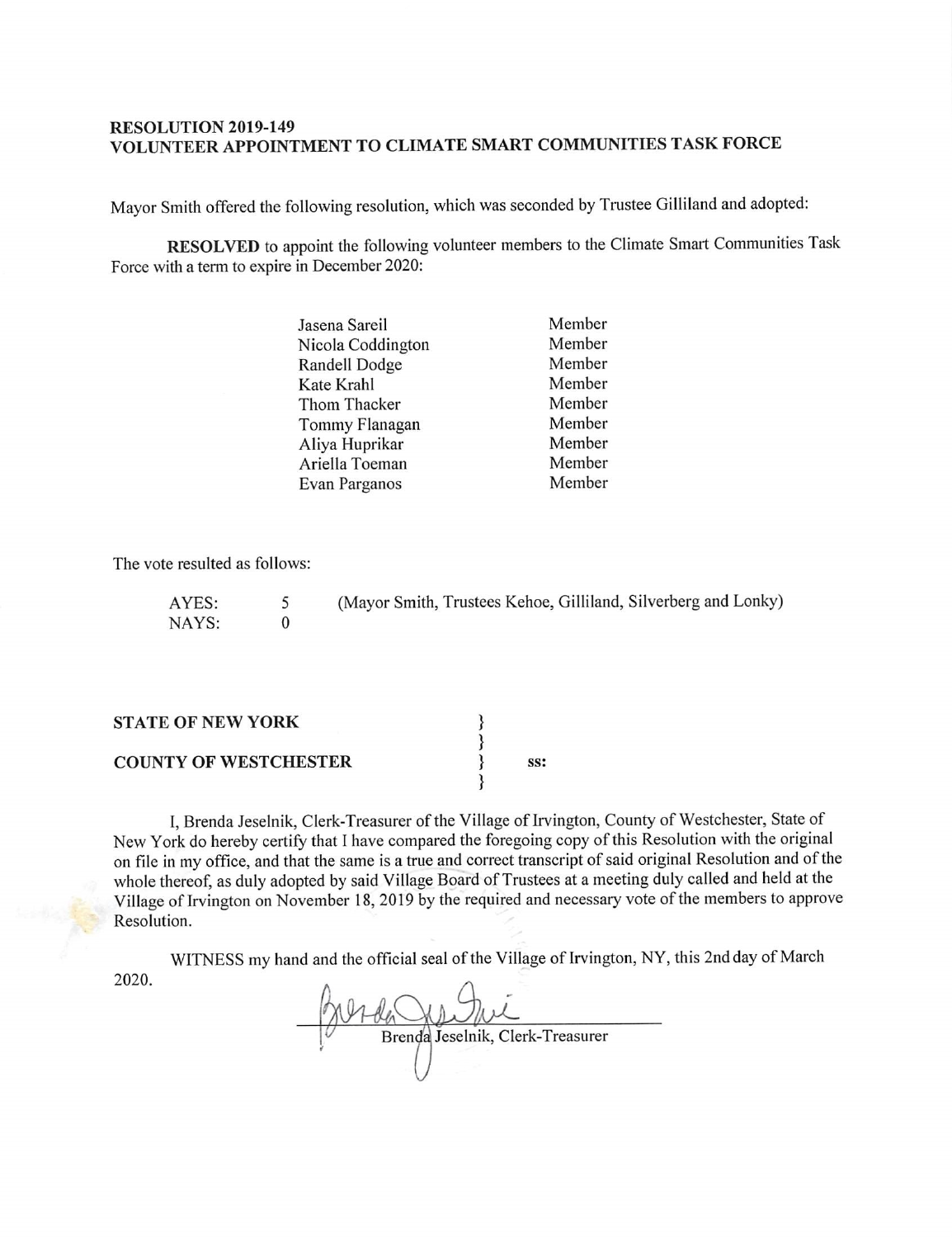#### AGENDA Meeting of the Climate Smart Communities Task Force Irvington Village Hall December 19, 2019 at 7:00 p.m.

- 1. Storage of Shared Information Google Drive
- 2. Staff Responsibilities
- 3. Overview of the Climate Smart Communities Certification Process
	- a. Pledge elements (categories)
	- b. Action Items list
	- c. Certification levels and point requirements
- 4. Status of Action Items
- 5. Determining roles and responsibilities going forward
- 6. Adjournment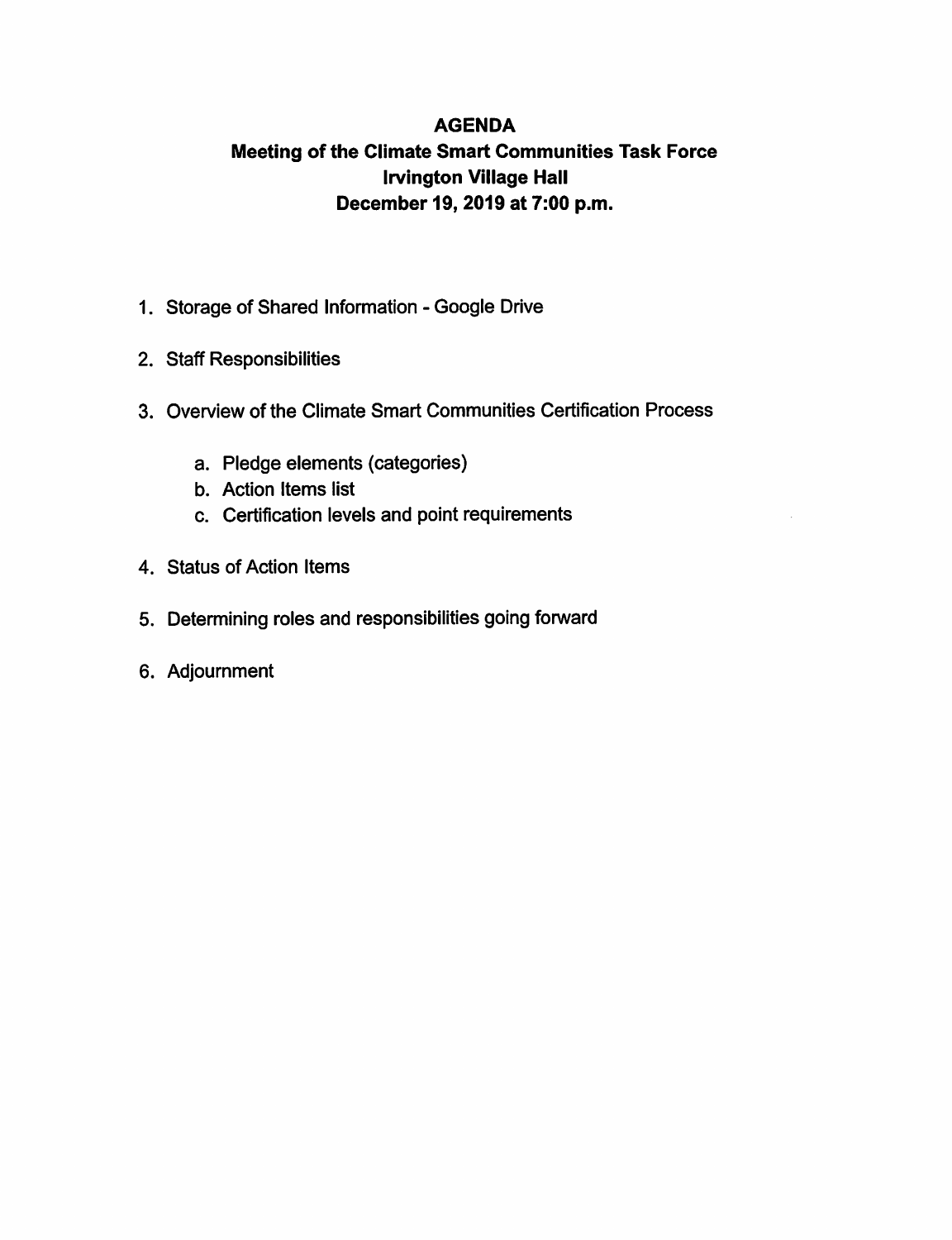#### MINUTES Meeting of the Climate Smart Communities Task Force Irvington Village Hall December 19, 2019 at 7:00 p.m.

Meeting: Began: 7:15pm Adjourned 8:15pm

Present at Meeting: Nikki Coddington, Evan Paganos, Francis O'Shea, Tommy Flanagan, Kate Krahl, Judy Klein Frimer, Ariella Toeman, Jasena Sariel, Larry Schopfer Not in attendance: Thom Thacker, Aliya Hupiker, Charlotte Binns, Randel Dodge

Larry Schopfer provided a presentation on the Climate Smart Community Certification that included the following:

- Overview of the Climate Smart Communities Certification Process
- Pledge elements (categories)
- Action Items list and status Each Action Item in the CSC Certification program has been assigned a status. A spreadsheet of Actions and Statuses will be provided to all task force members. The action items have been divided into the following status indicators:
	- i. **Completed -** Action has been completed and all documentation has been accumulated.
	- ii. Document Action has been completed. Documentation needs to be accumulated.
	- iii. Planned Some work may have been done to complete the action. There is a strong likelihood that the action will be completed in time for certification.
	- iv. Research Action needs to be researched to determine how likely it is to complete in time for certification. Factors to be considered include the amount of staff/volunteer effort needed, cost and length of time to complete.
- Review of Certification levels and point requirements
- Storage of Shared Information All documents for CSC project will be placed into a folder with access for all CSC task force membership available on Google Drive. Members are asked to provide their email address for invitation to access Google Drive Climate Smart Task Force Certification Folder. Details can also be obtained by visiting the NYS CSC Web site at https://climatesmart.ny.gov and clicking on the "Actions & Certifications" tab.
- Staff Responsibilities Review of Irvington Village staff role as part of CSC process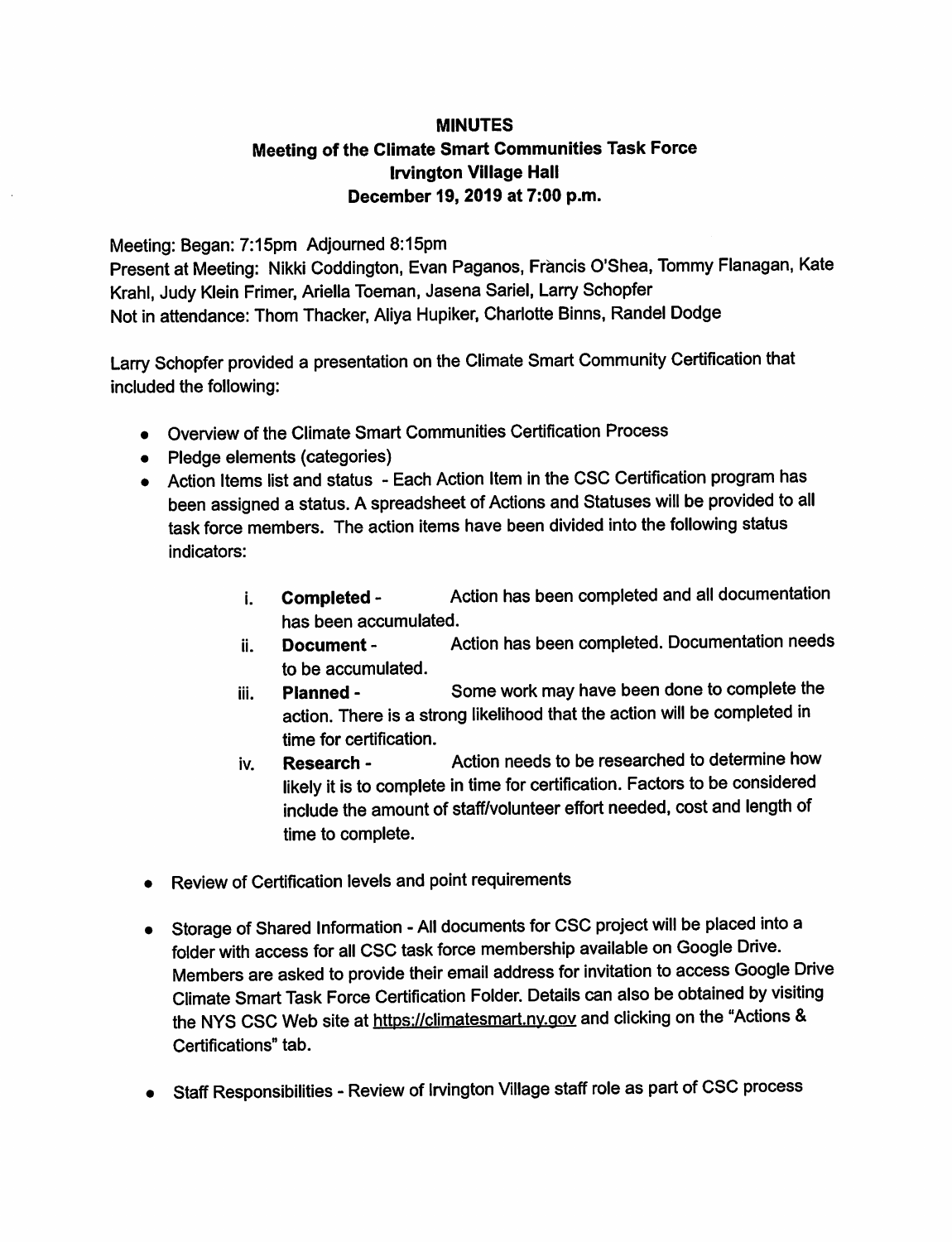Determining roles and responsibilities going forward

There are a number of Action Items that have been identified as " Planned" or Research". Work needs to be done to determine if these Actions can be implemented or not for Bronze Certification process. Whether they get implemented is based on a combination of the amount of effort required, the cost, and the expected timing to complete the Action.

#### Next Steps:  $\bullet$

- a. Members of the Task Force were asked to review the list and volunteer to research multiple Action Items of interest.
- b. Larry Schopfer will be distributing an online form where members can put down their "Top 3 or 5" desired Action Items in order of preference. That online response form will be developed and a link circulated to the group shortly.
- c. Meeting will be scheduled in late January or February to review items chosen, provide action items for those who did not yet make a decision, help provide any additional information needed to help complete action and determine a timetable.
- Adjournment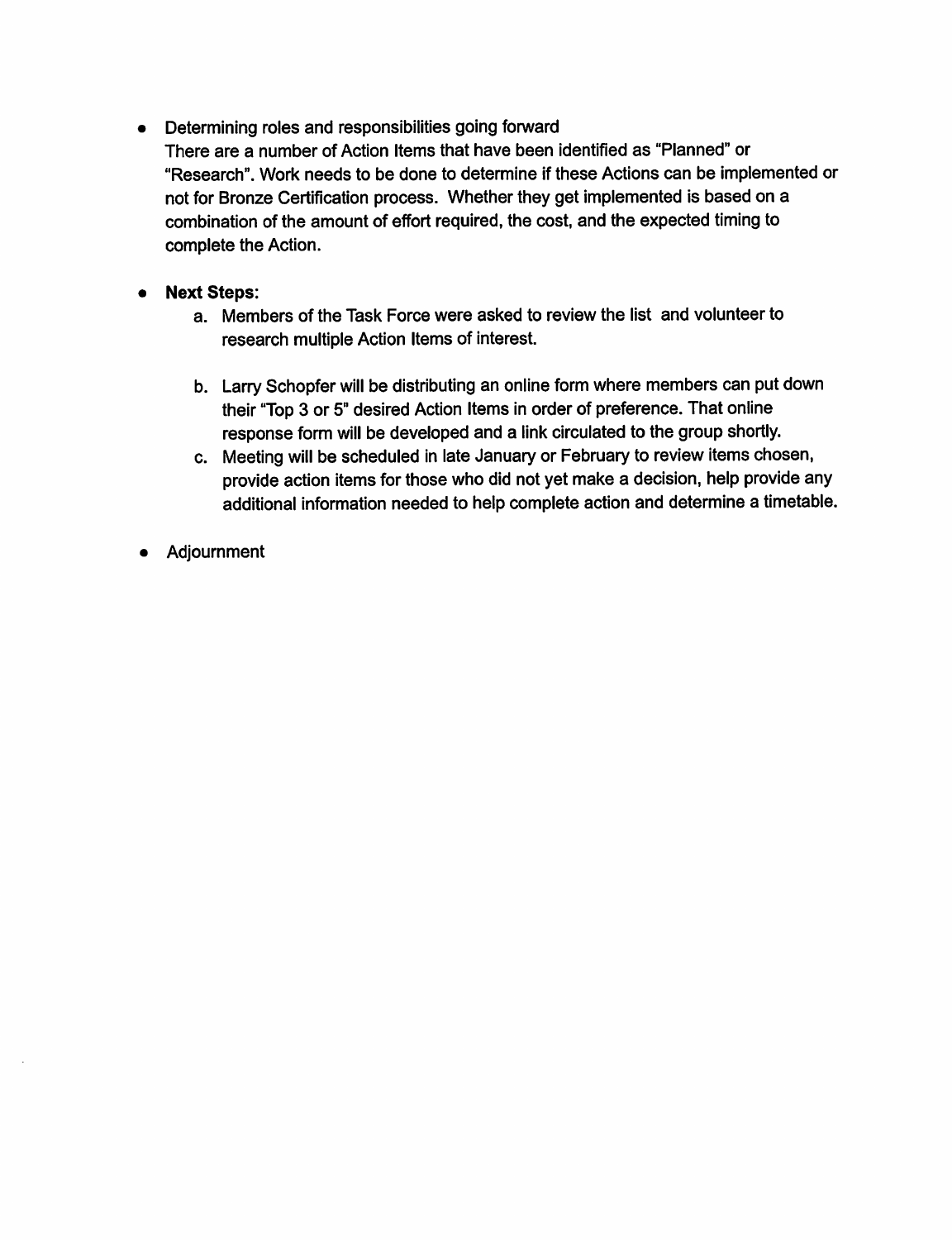#### AGENDA Meeting of the Climate Smart Communities Task Force Irvington Village Hall January 27, 2020 at 7:00 p.m.

- 1. Review of Action Item Assignments
- 2. Review of Action Items / Q & A
- 3. Adjournment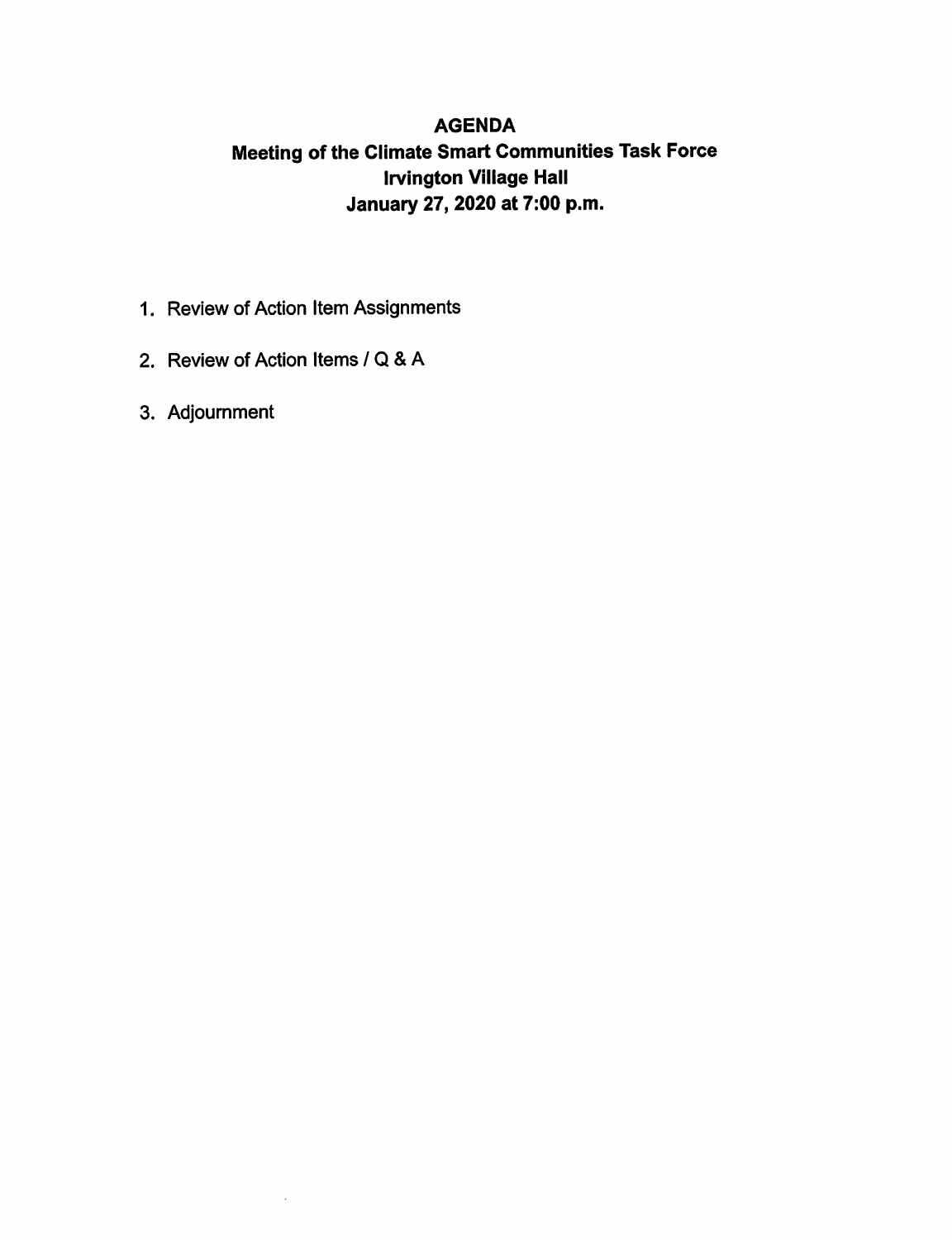## MINUTES

# Meeting of the Climate Smart Communities Task Force Irvington Village Hall January 27, 2020 at 7:00 p.m.

Meeting: Began: 7:15pm Adjourned 8:15pm

Present at Meeting: Nikki Coddington, Francis O'Shea, Tommy Flanagan, Kate Krahl, Judy Klein Frimer, Ariella Toeman, Jasena Sareil, Larry Schopfer, Thom Thacker, Aliya Huprikar, Charlotte Binns Not in attendance: Evan Parganos

1. Review of Action Item Assignments

All CSC task Force Members determined which specific action they are interested in taking on. The following defines current commitments

- 1. Government Building Energy Audits Parganos
- 2. Organic Waste Program for government buildings Thacker, Krall
- 3. Waste Wise Program Flanagan, Coddington
- 4. Waste Reduction Education Flanagan, Sareil, Frimer,
- 5. Local Forestry Program Binns, O'Shea, Coddington
- 6. Climate Resilience Vision Flanagan, Sareil, Binns, Thacker
- 7. Green Vendor Fairs Krall, Coddington, Frimer
- 8. Buy Local, Buy Green Toeman
- 9. Climate Change Education and Engagement Huprikar, Thacker, Flanagan, Frimer
- 10. Local Climate Action Website Huprikar, O'Shea

Initial Research:

- 1. Fleet Rightsizing Gilliland
- 2. Outdoor Lighting Reduction Gilliland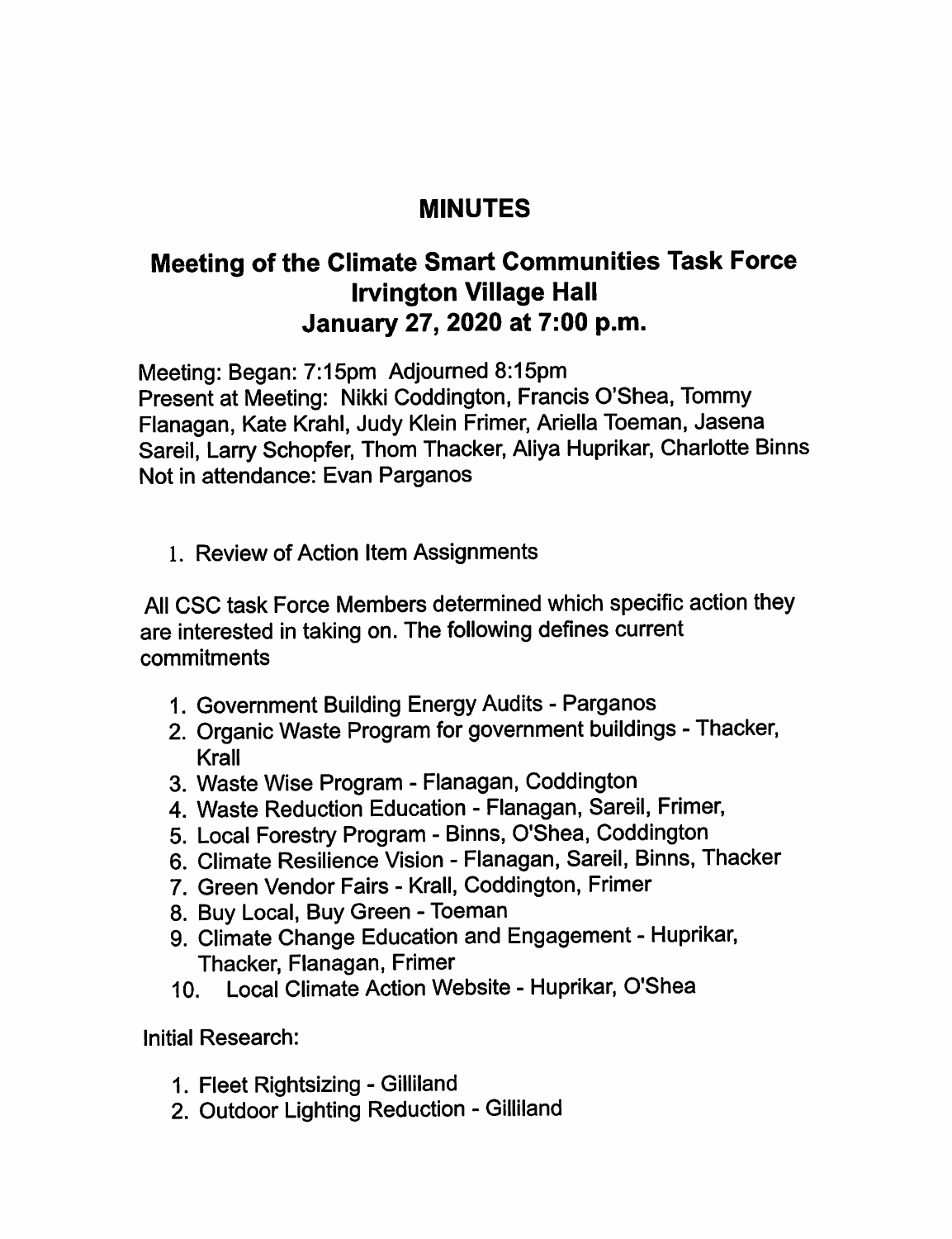- 3. Waste & Energy Provisions in Government Contracts Gilliland
- 4. Environmentally Preferable Purchasing Policy Gilliland

Larry will be revising list and placing on the platform.

- 1. Review of Action Items / Q & A
	- Much discussion on various actions, what is required and how to work best to accomplish
	- 2. Next Steps

## Within next two weeks, all groups will provide the following information to Larry and Judy concerning their specific actions:

- Name of Group Leader who will facilitate process and be responsible for reporting to larger group
- Estimate of points that group feels confident they will be able to procure
- Evaluation of time it will take to complete research, implementation and documentation to provide for Larry in order for this to be completed by June <sup>1</sup>
- Development of schedule for completion by group
- Larry has pulled together a list of email/phone number contacts for the group, It will be placed on the Google platform,
- $\bullet$  Next meeting is scheduled for February 2 $\bar{6}^{\text{th}}$  at Courthouse 7pm
- 3. Adjournment